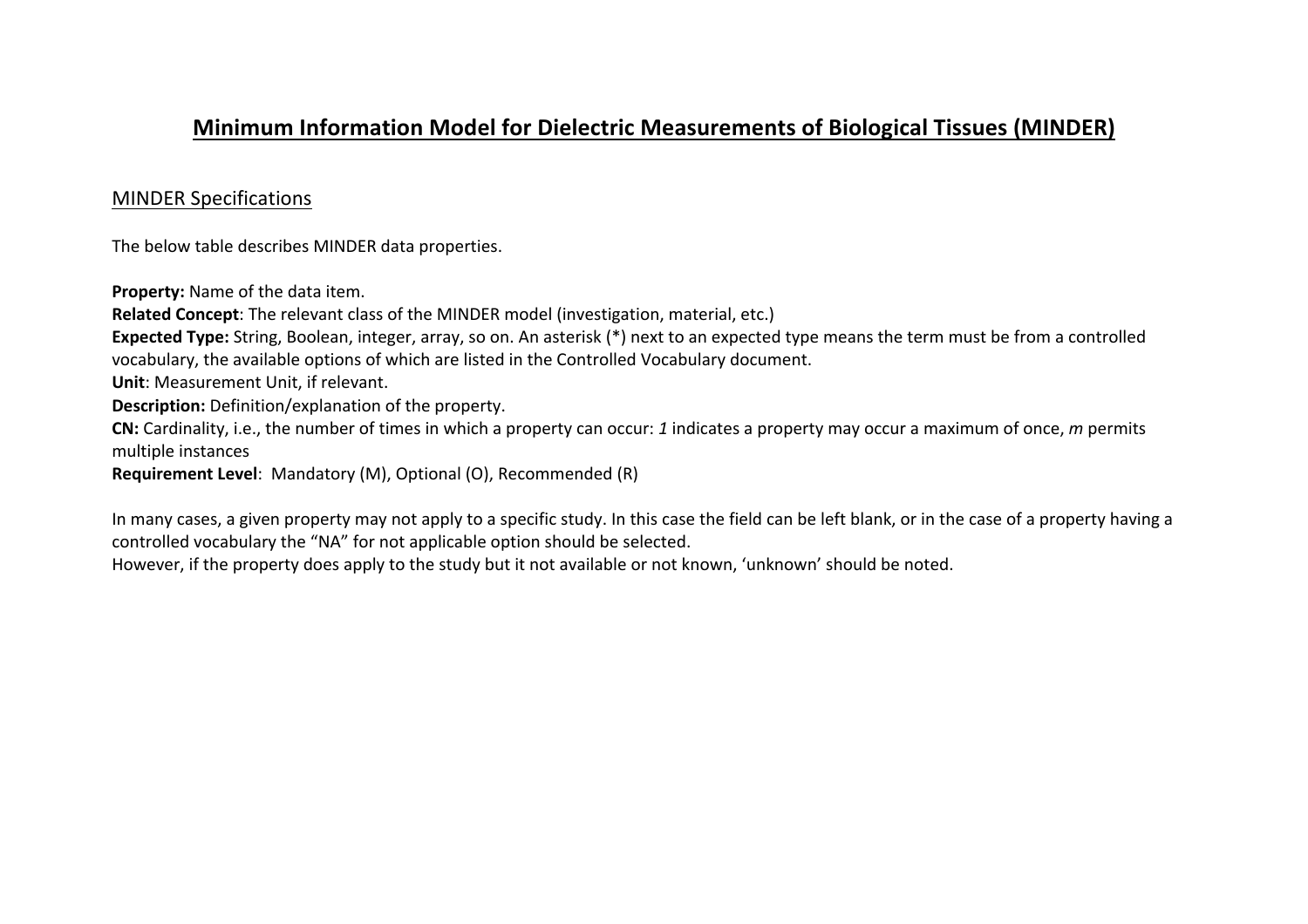| <b>Excel</b>                              | <b>Property (Field Name)</b>                       | <b>Related</b> | <b>Expected</b> | Unit | <b>Description</b>                                                                              | <b>CN</b>    | R            |
|-------------------------------------------|----------------------------------------------------|----------------|-----------------|------|-------------------------------------------------------------------------------------------------|--------------|--------------|
| <b>Templa</b>                             |                                                    | Concept        | <b>Type</b>     |      |                                                                                                 |              | L            |
| te Tab                                    |                                                    |                |                 |      |                                                                                                 |              |              |
|                                           | Investigation Identifier                           | Investigation  | string          |      | Unique identifier for each research project. Investigation                                      | $\mathbf{1}$ | M            |
| N                                         |                                                    |                |                 |      | Identifier (format:                                                                             |              |              |
|                                           |                                                    |                |                 |      | 1stAuthorLastName_Publication/StudyYear_Publication/Stu                                         |              |              |
|                                           |                                                    |                |                 |      | dyMonth)                                                                                        |              |              |
| V<br>E<br>S<br>T<br>I<br>G<br>A<br>T<br>I |                                                    |                |                 |      | Each investigation contains only one research project.                                          |              |              |
|                                           | <b>Research Project Title</b>                      | Investigation  | string          |      | The name of the research project.                                                               | $\mathbf{1}$ | 0            |
|                                           | <b>Research Project</b>                            | Investigation  | string          |      | Descriptive information detailing the research project.                                         | $\mathbf{1}$ | $\circ$      |
|                                           | Description                                        |                |                 |      | Each project may contain multiple experiments.                                                  |              |              |
|                                           | <b>Principal Investigator ORCID</b>                | Investigation  | numeric         |      | 16-digit unique researcher identification number. You can                                       | m            | $\circ$      |
|                                           |                                                    |                |                 |      | register for a number here:                                                                     |              |              |
|                                           |                                                    |                |                 |      | https://orcid.org/                                                                              |              |              |
| $\circ$<br>N                              |                                                    |                |                 |      | Format is XXXX-XXXX-XXXX-XXXX.                                                                  |              |              |
|                                           |                                                    |                |                 |      | One ID may be provided for each principal investigator.                                         |              |              |
|                                           | Principal Investigator ID                          | Investigation  | string          |      | Unique ID for each principal investigator (format:                                              | m            | M            |
|                                           |                                                    |                |                 |      | LastName_FirstName_MiddleInitial)                                                               |              |              |
|                                           |                                                    |                |                 |      | One ID may be provided for each principal investigator.                                         |              |              |
|                                           | Principal Investigator Last                        | Investigation  | string          |      | The last name/surname of the principal investigator                                             | m            | M            |
|                                           | Name                                               |                |                 |      | involved in carrying out the study.                                                             |              |              |
|                                           |                                                    |                |                 |      | Must be listed for each principal investigator.                                                 |              |              |
|                                           |                                                    |                |                 |      | Multiple principal investigators are possible.                                                  |              |              |
|                                           | <b>Principal Investigator First</b>                | Investigation  | string          |      | The first name of the principal investigator involved in                                        | m            | M            |
|                                           | Name                                               |                |                 |      | carrying out the study.                                                                         |              |              |
|                                           |                                                    |                |                 |      | Must be listed for each principal investigator.                                                 |              |              |
|                                           | <b>Principal Investigator</b><br>Middle Initial(s) | Investigation  | string          |      | The middle name initial(s) of the principal investigator<br>involved in carrying out the study. | m            | $\circ$      |
|                                           |                                                    |                |                 |      | May be listed for each principal investigator.                                                  |              |              |
|                                           | <b>Principal Investigator Email</b>                | Investigation  | string          |      | Email address for principal investigator.                                                       | m            | $\mathsf{R}$ |
|                                           |                                                    |                |                 |      | May be listed for each principal investigator.                                                  |              |              |
|                                           |                                                    | Investigation  | numeric         |      | Phone number for principal investigator.                                                        |              | $\circ$      |
|                                           | Principal Investigator Phone                       |                |                 |      | May be listed for each principal investigator.                                                  | m            |              |
|                                           | Principal Investigator                             | Investigation  |                 |      | Address for principal investigator.                                                             | m            | $\circ$      |
|                                           | <b>Address</b>                                     |                | string          |      | May be listed for each principal investigator.                                                  |              |              |
|                                           |                                                    |                |                 |      |                                                                                                 |              |              |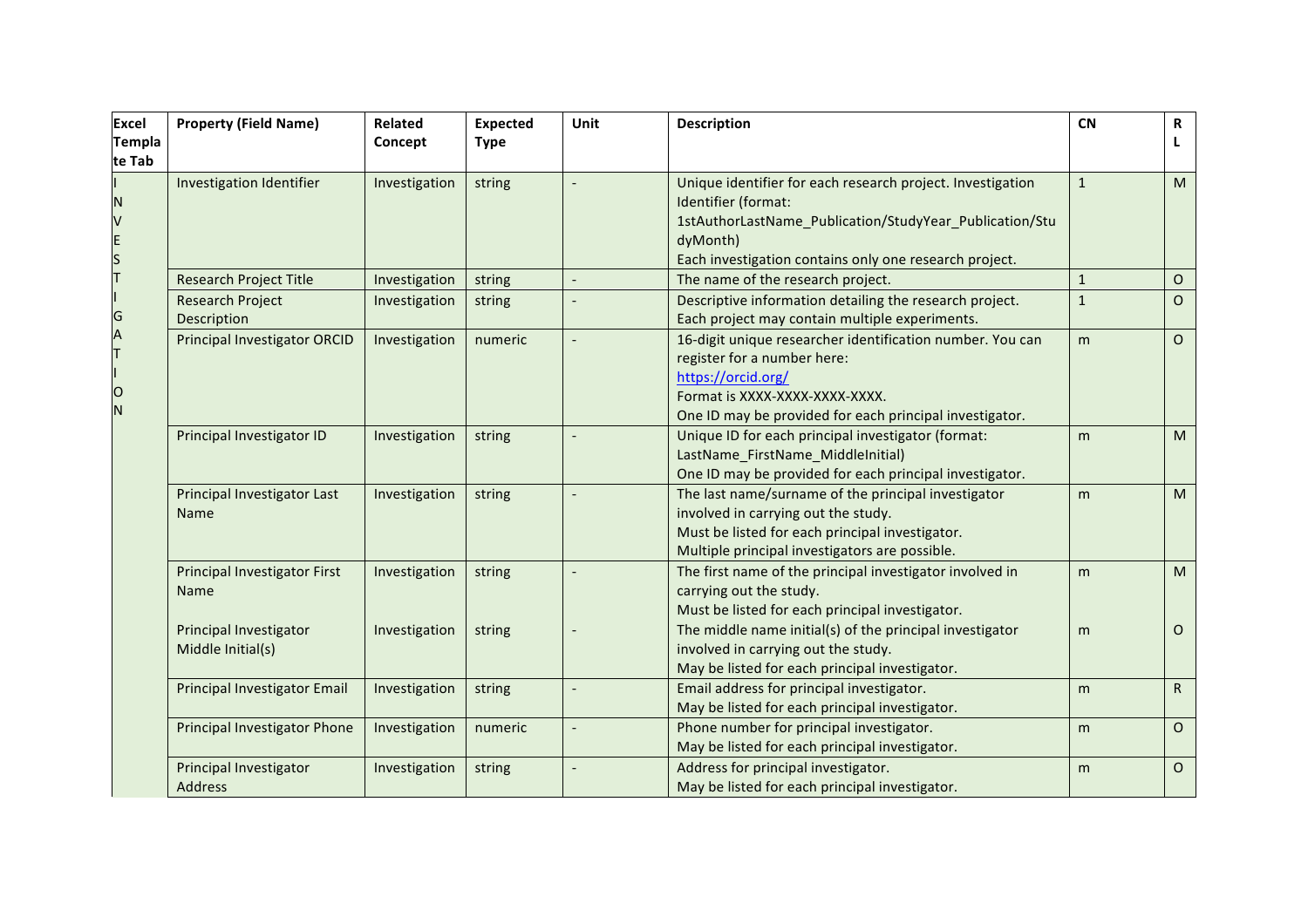|                | Principal Investigator<br>Affiliation                                                 | Investigation | string       | Affiliation of principal investigator.<br>Must be listed for each principal investigator.                                                                                                                                                                                                                                                                       | m            | M              |
|----------------|---------------------------------------------------------------------------------------|---------------|--------------|-----------------------------------------------------------------------------------------------------------------------------------------------------------------------------------------------------------------------------------------------------------------------------------------------------------------------------------------------------------------|--------------|----------------|
|                | Institution where study<br>conducted                                                  | Investigation | string       | The institution at which the investigation was carried out.<br>Multiple institutions are possible.                                                                                                                                                                                                                                                              | m            | M              |
|                | <b>Research Project Funding</b>                                                       | Investigation | string       | The funding sources of the research project.                                                                                                                                                                                                                                                                                                                    | m            | $\mathsf O$    |
| X<br>$\vert$ P | Researchers Involved<br>(including PI)                                                | Investigation | string       | List of researchers involved in the project.                                                                                                                                                                                                                                                                                                                    | m            | $\circ$        |
|                | <b>Ethical approval</b>                                                               | Investigation | Boolean (*)  | This field indicates whether ethics approval was obtained<br>for the investigation. If no ethical approval was needed e.g.<br>if no biological samples are used, "NA" for non applicable<br>should be selected.                                                                                                                                                 | $\mathbf{1}$ | $\Omega$       |
|                | Data usage rights                                                                     | Investigation | string       | The usage rights for the data and metadata from the<br>investigation should be specified here.                                                                                                                                                                                                                                                                  | $\mathbf{1}$ | $\circ$        |
|                | <b>Experiment Identifier</b>                                                          | Study         | string       | Unique identifier for the conducted experiment.<br>There may be multiple experiments within each<br>investigation.                                                                                                                                                                                                                                              | m            | M              |
| E<br>R         | <b>Experiment Title</b>                                                               | Study         | string       | Title of the experiment conducted. Each experiment has<br>only one title.                                                                                                                                                                                                                                                                                       | $\mathbf{1}$ | $\overline{O}$ |
| м              | <b>Measurement Technique</b>                                                          | Experiment    | string $(*)$ | The type of technique used to perform the dielectric<br>measurement. (e.g., measurements may be coaxial-probe<br>based, or transmission line based, etc.).<br>Within each experiment, only one measurement technique<br>is possible. However, an investigation may contain multiple<br>experiments, each of which may use a different<br>measurement technique. | $\mathbf{1}$ | M              |
|                | <b>Other Measurement</b><br><b>Technique (If</b><br>"Measurement<br>Technique"=other) | Experiment    | string       | The type of measurement technique used, if not one of the<br>listed options.                                                                                                                                                                                                                                                                                    | $\mathbf{1}$ | $\circ$        |
|                | <b>Measurement equipment</b>                                                          | Experiment    | string       | The dielectric measurement equipment used, includes<br>VNAs, probes, etc.<br>Each experiment may have only one set of measurement<br>equipment; however, within an investigation there may be                                                                                                                                                                   | $\mathbf{1}$ | M              |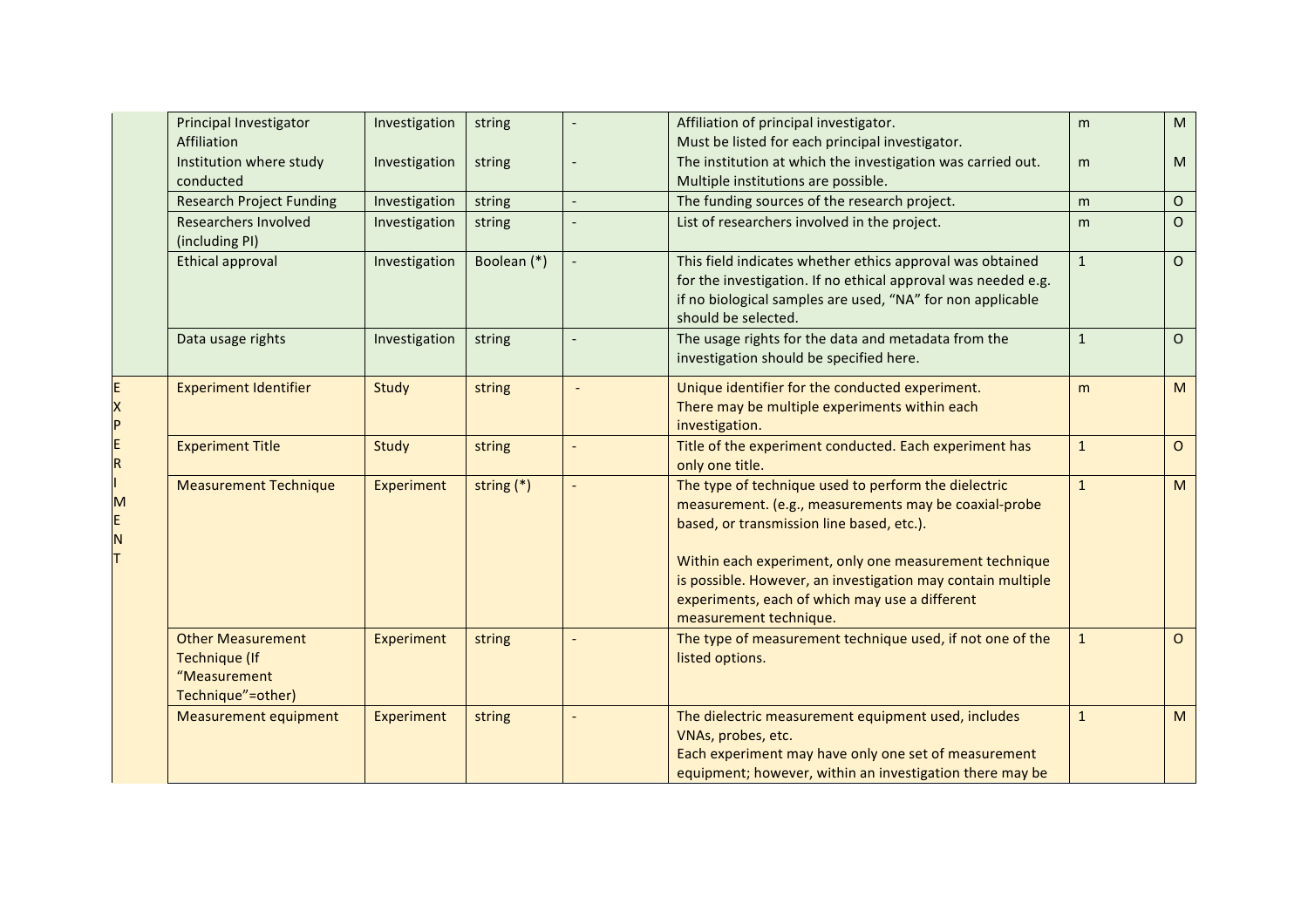|        |                                                                      |             |                   |                                                                                                  | multiple experiments each with different measurement<br>equipment types.                                                                                                                                                                                                                                                                                                                        |                                                                 |                |
|--------|----------------------------------------------------------------------|-------------|-------------------|--------------------------------------------------------------------------------------------------|-------------------------------------------------------------------------------------------------------------------------------------------------------------------------------------------------------------------------------------------------------------------------------------------------------------------------------------------------------------------------------------------------|-----------------------------------------------------------------|----------------|
|        | Cable used to connect<br>measurement equipment                       | Experiment  | Boolean (*)       |                                                                                                  | This field indicates whether a cable was used to connect the<br>measurement tool to the measurement recording<br>equipment (e.g., probe to network analyzer).                                                                                                                                                                                                                                   | $\mathbf{1}$                                                    | R              |
|        | <b>Measurement software</b>                                          | Experiment  | string            | $\overline{a}$                                                                                   | The dielectric measurement software that is used to obtain<br>the dielectric properties from the S11 measurements. May<br>be proprietary or custom. If custom, details should be<br>provided regarding the software operation.                                                                                                                                                                  | $\mathbf{1}$                                                    | R              |
|        | Temperature measurement<br>and control equipment                     | Environment | string            |                                                                                                  | Information on the thermometers or temperature probes<br>used to measure material temperatures, and equipment<br>used to control temperature (e.g. water bath).<br>Multiple types of temperature measurement and control<br>equipment may be used within an experiment. Each piece of<br>equipment should be described individually.                                                            | m                                                               | R              |
|        | Accuracy for each<br>temperature measurement<br>or control equipment | Environment | floating<br>point | C, F, K, $+/-%$<br>$(*)$                                                                         | The measurement accuracy of this individual thermometer<br>or temperature probe; or temperature control accuracy. It<br>can be listed in C, F, K, or in +/-% of reading value.<br>Each piece of temperature measurement or control<br>equipment can have its own accuracy, and multiple accuracy<br>values (of different accuracy types/formats) may be entered<br>for each piece of equipment. | m<br>$(=number ofinstances of"TemperatureMeasurementEquipment"$ | $\Omega$       |
|        | <b>Environmental Conditions</b>                                      | Environment | <b>String</b>     |                                                                                                  | Information on environmental conditions during the<br>experiment, e.g., humidity, room temperature, ambient<br>pressure, etc.                                                                                                                                                                                                                                                                   | m                                                               | $\circ$        |
| C<br>А | Time of measurement<br>equipment turn on                             | Calibration | floating<br>point | h, min, s, less<br>than (min),<br>less than (h),<br>more than<br>(min), more<br>than $(h)$ $(*)$ | This is the time of the measurement equipment turn on.<br>Some types of equipment require a minimum amount of<br>warm up time prior to measurements for accurate data.<br>Note that a single time point, not a range, should be<br>entered.<br>Researchers may wish to define the measurement<br>equipment turn on time as the 0:00 time of the experiment.                                     | $\mathbf{1}$                                                    | $\overline{O}$ |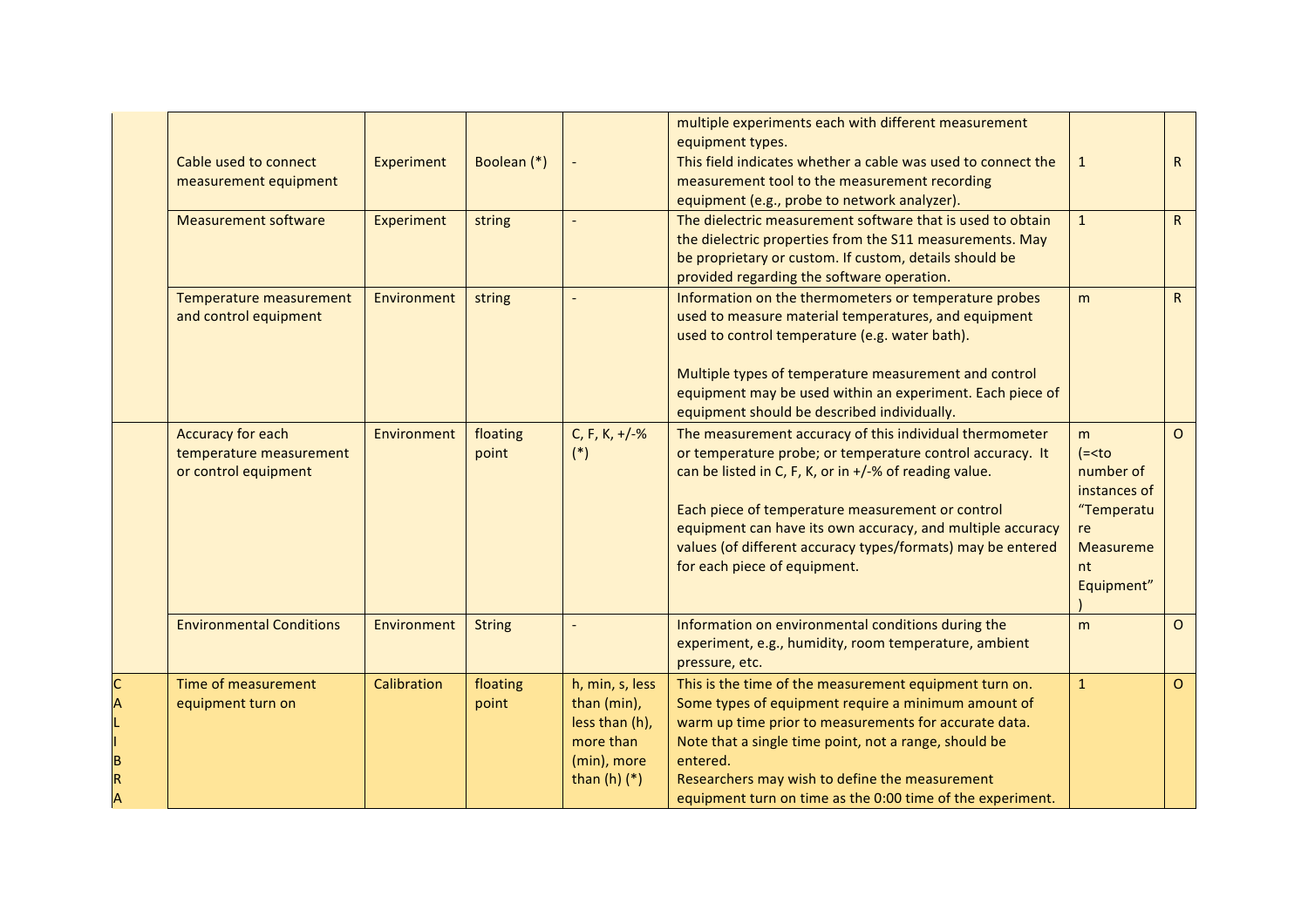| O<br>N | <b>Calibration performed?</b>                                                    | Calibration | Boolean (*)         |                                                                                                  | System calibration is typically performed prior to<br>measurements.<br>Each time calibration is performed, a new calibration<br>instance is used. Each calibration instance includes<br>properties of the type of calibration material, the calibration<br>material temperature, and the calibration time. | m            | M               |
|--------|----------------------------------------------------------------------------------|-------------|---------------------|--------------------------------------------------------------------------------------------------|------------------------------------------------------------------------------------------------------------------------------------------------------------------------------------------------------------------------------------------------------------------------------------------------------------|--------------|-----------------|
|        | <b>Calibration Identifier</b>                                                    | Calibration | string              | $\overline{\phantom{a}}$                                                                         | Each calibration instance should have a unique identifier.                                                                                                                                                                                                                                                 | m            | M               |
|        | if(Calibration<br>performed?="yes"),<br><b>Calibration liquid</b>                | Calibration | string $(*)$        |                                                                                                  | This property indicates whether this individual calibration is<br>performed on the standard deionised water or with another<br>material.<br>Generally, each calibration can be performed on only one<br>load liquid (the other two calibration standards being open                                        | m            | R               |
|        |                                                                                  |             |                     |                                                                                                  | and short circuit). However, if calibration is performed using<br>multiple load materials, they may each be described in the<br>calibration section individually.                                                                                                                                          |              |                 |
|        | if(Calibration<br>performed?="yes") &&<br>"calibration liquid" =<br>"other"      | calibration | string              |                                                                                                  | If the calibration was not performed with deionised water,<br>provide the calibration material here.                                                                                                                                                                                                       | m            | $R_{\parallel}$ |
|        | if(Calibration<br>performed?="yes"),<br><b>Calibration liquid</b><br>temperature | calibration | floating<br>point   | C, F, K $(*)$                                                                                    | This property indicates the temperature of the material<br>used during this individual calibration.                                                                                                                                                                                                        | m            | $R_{\parallel}$ |
|        | if(Calibration<br>performed?="yes"),<br>calibration time                         | calibration | floating<br>point   | h, min, s, less<br>than (min),<br>less than (h),<br>more than<br>(min), more<br>than $(h)$ $(*)$ | This property indicates the time that this individual<br>calibration instance was performed at.<br>Note that a single time point, not a range, should be<br>entered.                                                                                                                                       | $\mathbf{1}$ | R               |
|        | Number of frequency points                                                       | Calibration | positive<br>integer |                                                                                                  | Each calibration can correspond only to one set of frequency<br>points.<br>In this field, the number of frequency points used in the<br>calibration should be noted.                                                                                                                                       | $\mathbf{1}$ | R               |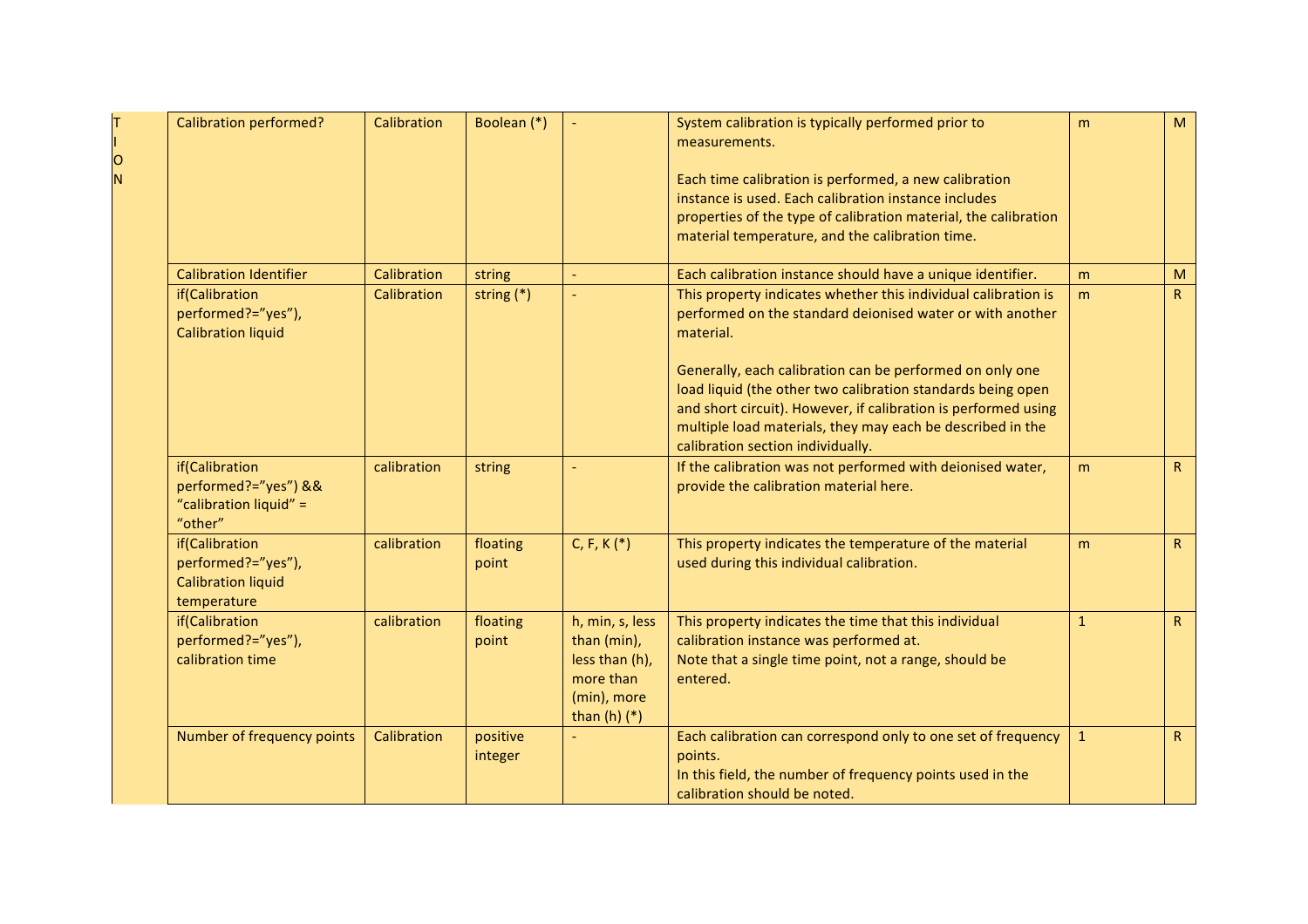|        | <b>Frequency scale format</b>                                                                           | Calibration                          | string $(*)$        | $\overline{\phantom{a}}$      | Each calibration can correspond only to one set of points.<br>The frequency scale of the measured dielectric data.<br>Should be provided for each measurement instance.<br>The frequency points across the frequency range may be<br>selected in linear or logarithmic fashion.<br>Alternative selection of frequency points in the frequency<br>range are possible - in this case 'custom' should be selected.<br>If "Custom," need to add more info in array format. | $\mathbf{1}$ | $\circ$      |
|--------|---------------------------------------------------------------------------------------------------------|--------------------------------------|---------------------|-------------------------------|------------------------------------------------------------------------------------------------------------------------------------------------------------------------------------------------------------------------------------------------------------------------------------------------------------------------------------------------------------------------------------------------------------------------------------------------------------------------|--------------|--------------|
|        | If {Scale of individual<br>measurement}= "Custom",<br>the custom scale of the<br>individual measurement | Calibration                          | array               | Hz, kHz, MHz,<br>GHz, THz (*) | The frequency points that make up the custom scale.                                                                                                                                                                                                                                                                                                                                                                                                                    | $\mathbf{1}$ | $\Omega$     |
|        | <b>Measurement power</b>                                                                                | Calibration                          | floating<br>point   | $dBm, mW$ $(*)$               | The power of the signal from the network analyser for the<br>given measurement.                                                                                                                                                                                                                                                                                                                                                                                        | $\mathbf{1}$ | $\circ$      |
|        | <b>Measurement Intermediate</b><br><b>Frequency Bandwidth</b><br>(IFBW) of individual<br>measurement    | Calibration                          | floating<br>point   | Hz, kHz, MHz,<br>GHz, THz (*) | The IFBW of the recording from the network analyser for<br>the given measurement                                                                                                                                                                                                                                                                                                                                                                                       | $\mathbf{1}$ | $\Omega$     |
|        | <b>Start Frequency of</b><br><b>Measurement Frequency</b><br>Range                                      | Calibration                          | Positive<br>Integer | Hz, kHz, MHz,<br>GHz, THz (*) | This field indicates the start point of the frequency range.<br>Each calibration can correspond only to one frequency<br>range.                                                                                                                                                                                                                                                                                                                                        | $\mathbf{1}$ | M            |
|        | <b>End Frequency of</b><br><b>Measurement Frequency</b><br>Range                                        | Calibration                          | Positive<br>integer | Hz, kHz, MHz,<br>GHz, THz (*) | This field indicates the end point of the frequency range.<br>Each calibration can correspond only to one frequency<br>range.                                                                                                                                                                                                                                                                                                                                          | $\mathbf{1}$ | M            |
| D      | <b>Validation performed?</b>                                                                            | Validation<br><b>Measureme</b><br>nt | Boolean (*)         |                               | A validation measurement, or measurements, may be<br>performed after system calibration to enable measurement<br>error or accuracy calculations.<br>Each time validation is performed, a new validation instance<br>is used. Each validation instance includes properties of the<br>type of validation material, the validation material<br>temperature, and the validation time.                                                                                      | $\mathbf{1}$ | $\mathsf{R}$ |
| 0<br>N | <b>Validation Identifier</b>                                                                            | Validation<br>Measureme<br>nt        | string              |                               | Unique identifier for each validation instance.                                                                                                                                                                                                                                                                                                                                                                                                                        | m            | M            |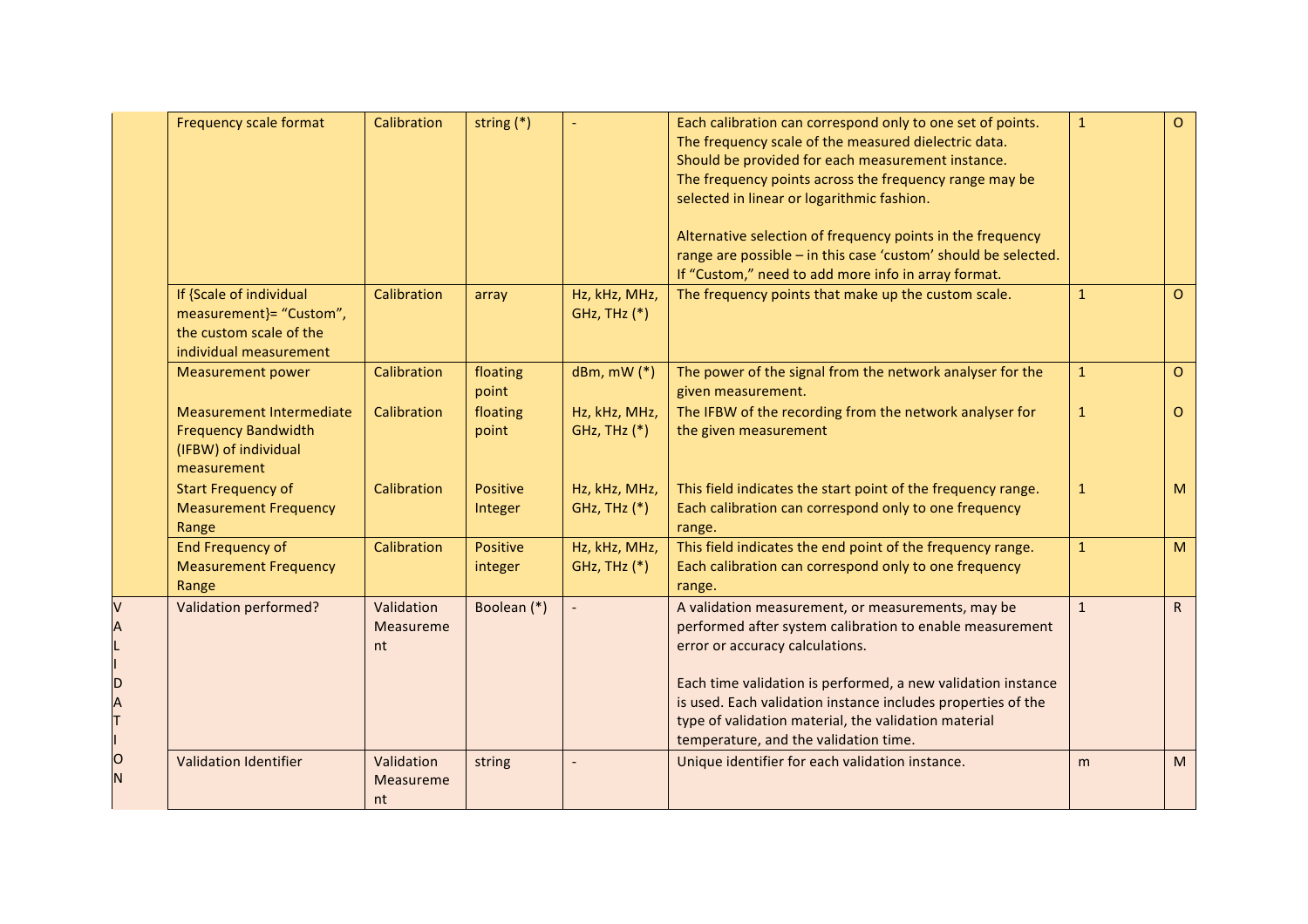| if(Validation<br>Performed?)="Yes",<br><b>Validation material</b>                                       | Validation<br>Measureme<br>nt | string $(*)$      |                                                                                                  | If validation was performed, the type of validation material<br>that was used. Each validation instance (i.e., each validation<br>identifier) corresponds to one validation material.                                                                                                                   | $\mathbf{1}$ | M            |
|---------------------------------------------------------------------------------------------------------|-------------------------------|-------------------|--------------------------------------------------------------------------------------------------|---------------------------------------------------------------------------------------------------------------------------------------------------------------------------------------------------------------------------------------------------------------------------------------------------------|--------------|--------------|
| if(Validation<br>Performed?)="Yes"&&"Vali<br>dation material" = "other                                  | Validation<br>Measureme<br>nt | string            | $\overline{a}$                                                                                   | If validation was performed and the validation material was<br>not one of the standard types, enter the type of validation<br>material here.                                                                                                                                                            | $\mathbf{1}$ | R            |
| if(Validation<br>Performed?)="Yes",<br><b>Validation material</b><br>temperature                        | Validation<br>Measureme<br>nt | floating<br>point | $C, F, K$ (*)                                                                                    | If validation was performed, the temperature of the<br>validation material.                                                                                                                                                                                                                             | $\mathbf{1}$ | M            |
| if(Validation<br>Performed?="Yes"),<br><b>Validation time</b>                                           | Validation<br>Measureme<br>nt | floating<br>point | h, min, s, less<br>than (min),<br>less than (h),<br>more than<br>(min), more<br>than $(h)$ $(*)$ | If validation was performed, the time that the validation<br>measurement was performed at.<br>Note that a single time point, not a range, should be<br>entered.                                                                                                                                         | $\mathbf{1}$ | R            |
| if(Validation<br>Performed?="Yes"),<br>literature reference for<br>validation material data or<br>model | Validation<br>Measureme<br>nt | string            |                                                                                                  | In this field, the literature reference(s) for the validation<br>material data or model should be provided in standard IEEE<br>referencing format.<br>Multiple references for the validation material properties<br>may be included.                                                                    | m            | R            |
| if(Validation<br>Performed?="Yes"),<br>reference to validation data<br>model                            | Validation<br>Measureme<br>nt | String/array      | unitless, S/m,<br>other                                                                          | For each validation material, this is the corresponding model<br>validation data. It should be uploaded/stored in array<br>format, or a link to the data location may be provided.<br>Multiple references for the validation material properties<br>may be included.                                    | m            | $\mathsf{R}$ |
| if(Validation<br>Performed?="Yes"),<br><b>Reference to Validation</b><br>data                           | Validation<br>Measureme<br>nt | String/array      | unitless, S/m,<br>other                                                                          | For each validation instance (i.e., each individual validation<br>measurement), this is the corresponding measured<br>validation data. It should be uploaded/stored in array<br>format, or a link to the data location may be provided.                                                                 | $\mathbf{1}$ | R            |
| Type of error calculation<br>(between data and model)                                                   | Uncertainty<br>Analysis       | String (*)        |                                                                                                  | After conducting validation measurements, the data is<br>compared to the known model. The resulting error between<br>the measured and known dielectric properties determine<br>the measurement uncertainty. The type of error calculation<br>includes accuracy, repeatability, and total combined error | m            | R            |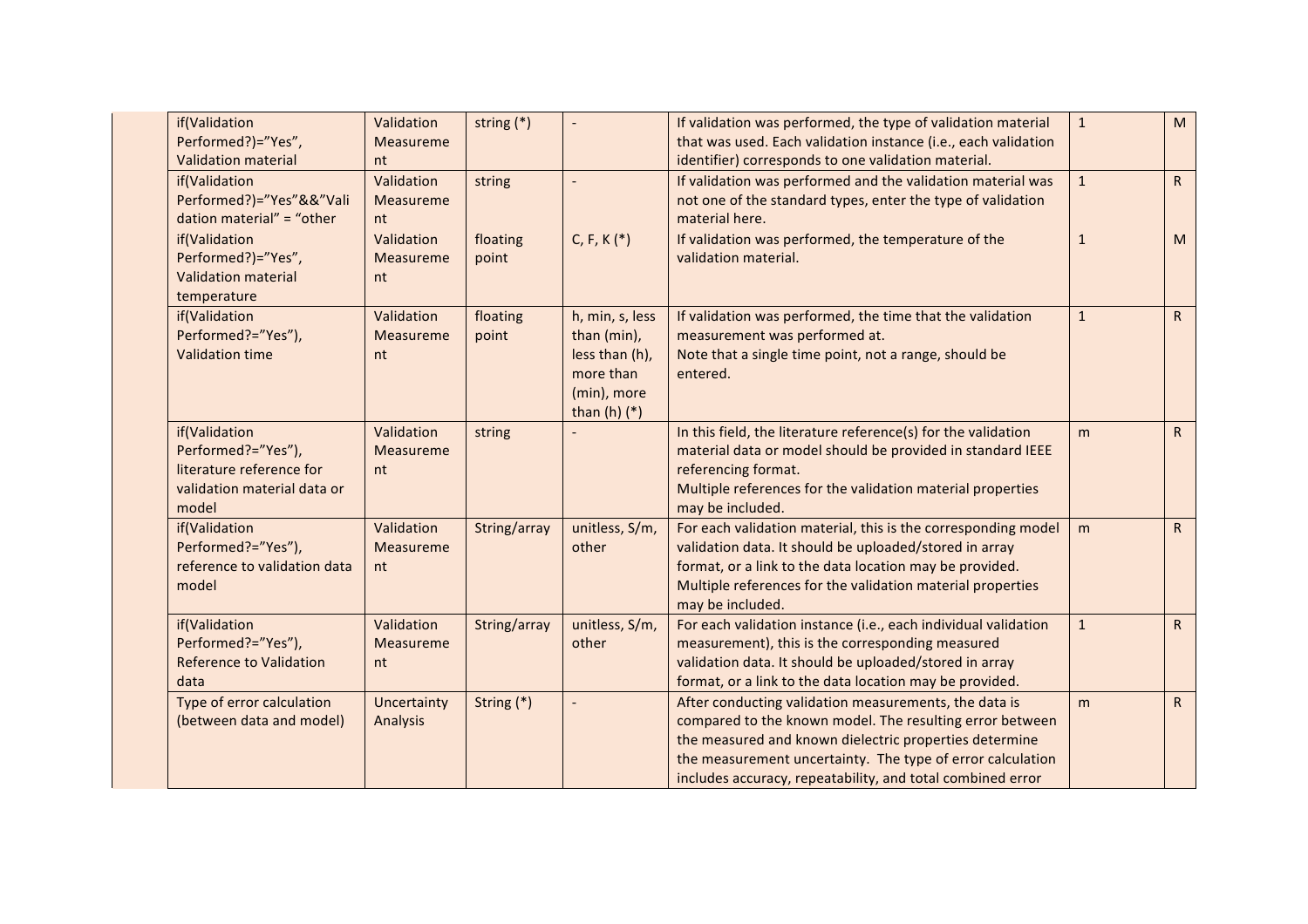|                        |                                                                                                |                                |                                                          |                              | (TCU). Multiple types of error calculations may be<br>performed for each validation measurement.                                                                                                                                                                                                   |              |                 |
|------------------------|------------------------------------------------------------------------------------------------|--------------------------------|----------------------------------------------------------|------------------------------|----------------------------------------------------------------------------------------------------------------------------------------------------------------------------------------------------------------------------------------------------------------------------------------------------|--------------|-----------------|
|                        | other type of error<br>calculation (between data<br>and model)                                 | Uncertainty<br><b>Analysis</b> | <b>String</b>                                            |                              | List the type of error calculation performed, if not one of<br>listed options.<br>Multiple types of error calculations may be performed for<br>each validation measurement.                                                                                                                        | m            | R               |
|                        | Error value                                                                                    | Uncertainty<br>Analysis        | Floating<br>point                                        | Unitless, S/m,<br>%, other   | The calculated error for the given validation measurement.<br>There may be multiple calculated errors only if multiple<br>types of error calculation methods were used, or if the<br>measured validation data was compared to multiple models.                                                     | m            | R               |
| $\mathsf{s}$<br>A<br>M | Sample Identifier                                                                              | <b>Material</b>                | <b>String</b>                                            |                              | Unique identifier for each sample.<br>An experiment may contain multiple samples.                                                                                                                                                                                                                  | m            | M               |
| P                      | Type of sample                                                                                 | <b>Material</b>                | liquid,<br>phantom,<br>biological<br>tissue,<br>other(*) | $\overline{\phantom{a}}$     | Each sample is of a specific type.<br>The sample type can be liquid (ex: saline, alcohols),<br>phantom (ex: TX151, oil-in-gelatin), or biological tissue (any<br>tissue derived from human or animal sources). If the sample<br>type is not any of these categories the sample type is<br>"other". | $\mathbf{1}$ | M               |
|                        | If (Type of sample in<br>individual measurement) =<br>"Other", other type                      | <b>Material</b>                | string                                                   |                              | The type of sample, if not liquid, phantom, or biological<br>tissue.                                                                                                                                                                                                                               | $\mathbf{1}$ | $R_{\parallel}$ |
|                        | If (Type of sample in<br>individual measurement) =<br>"Liquid", liquid type                    | <b>Material</b>                | string                                                   |                              | The type of liquid sample (ex: saline, alcohol, etc).                                                                                                                                                                                                                                              | $\mathbf{1}$ | M               |
|                        | If (Type of sample in<br>individual measurement) =<br>"Standard Liquid", liquid<br>volume      | <b>Material</b>                | floating<br>point                                        | uL, mL, cL,<br>$dL, L$ $(*)$ | The volume of the liquid measured.                                                                                                                                                                                                                                                                 | $\mathbf{1}$ | $\circ$         |
|                        | If(Type of sample in<br>individual measurement)=<br>"Phantom", phantom type                    | <b>Material</b>                | string                                                   |                              | The type of phantom material.                                                                                                                                                                                                                                                                      | $\mathbf{1}$ | M               |
|                        | If(Type of sample in<br>individual measurement)=<br>"Phantom", phantom<br>composition (recipe) | <b>Material</b>                | string                                                   |                              | If the material is not standard, a list of ingredients or a<br>reference to the material mixture properties may be<br>provided.                                                                                                                                                                    | $\mathbf{1}$ | $R_{\parallel}$ |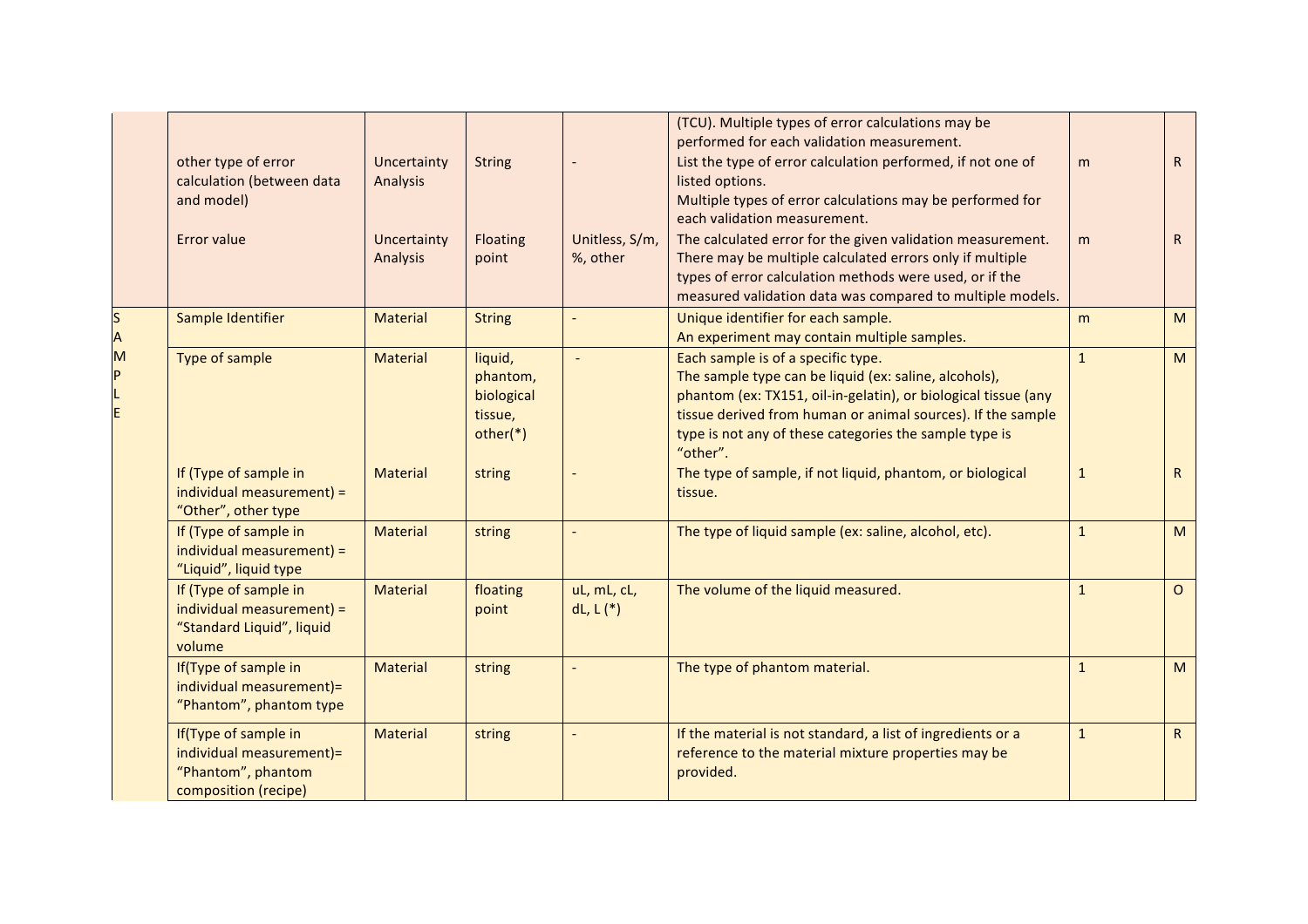| If(Type of sample in<br>individual measurement) =<br>"Biological Tissue", tissue<br>source species                                                 | <b>Material</b> | string $(*)$ | The species source of the biological tissue sample. For<br>example, the sample may be human, porcine, etc.                                                                                                                                  | $\mathbf{1}$ | M            |
|----------------------------------------------------------------------------------------------------------------------------------------------------|-----------------|--------------|---------------------------------------------------------------------------------------------------------------------------------------------------------------------------------------------------------------------------------------------|--------------|--------------|
| If(Type of sample in<br>individual measurement) =<br>"Biological Tissue"&& tissue<br>source species= "other",<br>other tissue source species       | <b>Material</b> | string       | The species source of the biological tissue sample if not one<br>of listed options.                                                                                                                                                         | $\mathbf{1}$ | $\mathsf{R}$ |
| If(Type of sample in<br>individual measurement) =<br>"Biological Tissue", tissue<br>source organ/type                                              | <b>Material</b> | string $(*)$ | The organ or body part of the biological tissue sample.                                                                                                                                                                                     | $\mathbf{1}$ | M            |
| If(Type of sample in<br>individual measurement) =<br>"Biological Tissue", &&<br>tissue source organ/type =<br>"other", tissue source organ<br>type | <b>Material</b> | string       | The organ or body part of the biological tissue sample, if not<br>one of listed options.                                                                                                                                                    | $\mathbf{1}$ | R            |
| If(Type of sample in<br>individual measurement) =<br>"Biological Tissue", tissue<br>diseased or normal                                             | <b>Material</b> | string $(*)$ | Indicates whether the sample contains normal, diseased or<br>unknown tissues.                                                                                                                                                               | $\mathbf{1}$ | M            |
| If(Type of sample in<br>individual measurement) =<br>"Biological Tissue", tissue<br>source organ/type further<br>information                       | <b>Material</b> | string       | This field contains additional information regarding the<br>tissue sample. For example, if the sample is a<br>heterogeneous composition of various tissue types, or if the<br>tissue is diseased what type and grade of disease (if known). | $\mathbf{1}$ | $\circ$      |
| If(Type of sample in<br>individual measurement) =<br>"Biological Tissue", animal<br>information                                                    | <b>Material</b> | string       | Miscellaneous information on the animal, for example age,<br>gender, weight, etc.                                                                                                                                                           | $\mathbf{1}$ | $\circ$      |
| If(Type of sample in<br>individual measurement) =<br>"Biological Tissue", tissue<br>state                                                          | <b>Material</b> | string $(*)$ | The state of the biological tissue sample being measured.<br>The sample may be excised from the animal/patient (ex-<br>vivo), or the measurement may be conducted in-vivo or in-<br>vitro.                                                  | $\mathbf{1}$ | M            |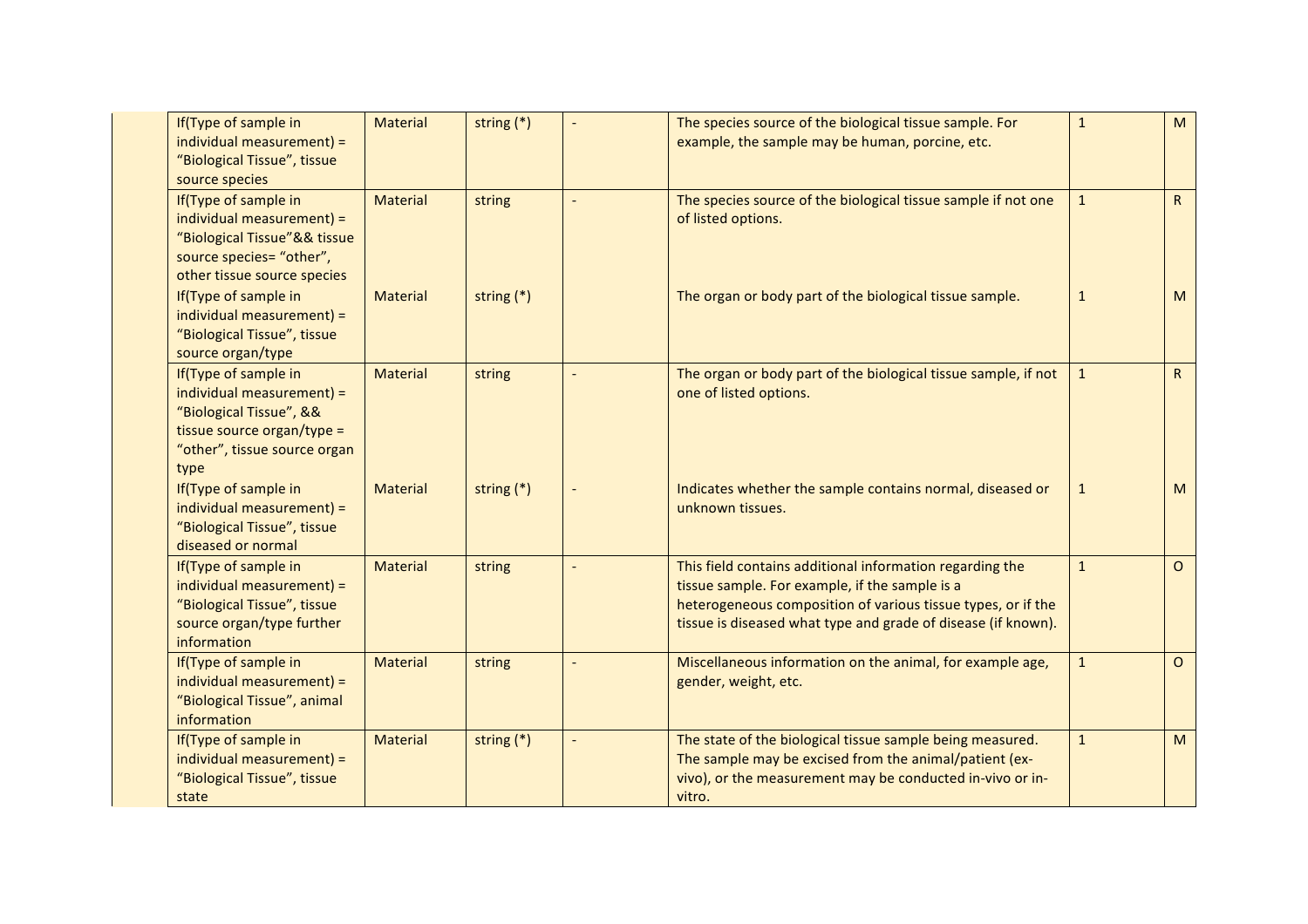|                                                                | If(Type of sample in<br>individual<br>measurement)="Biological<br>Tissue"&&tissue state=ex-<br>vivo, time from excision | <b>Material</b>          | floating<br>point   | h, min, s, less<br>than (min),<br>less than (h),<br>more than<br>(min), more<br>than $(h)$ $(*)$ | If a biological sample is measured ex-vivo, the time since<br>excision.<br>Note that a single value, not a range, should be entered.                                                                                                                                                                                                                                                                                                                                                                                                                                                                                                                                                         | $\mathbf{1}$ | M       |
|----------------------------------------------------------------|-------------------------------------------------------------------------------------------------------------------------|--------------------------|---------------------|--------------------------------------------------------------------------------------------------|----------------------------------------------------------------------------------------------------------------------------------------------------------------------------------------------------------------------------------------------------------------------------------------------------------------------------------------------------------------------------------------------------------------------------------------------------------------------------------------------------------------------------------------------------------------------------------------------------------------------------------------------------------------------------------------------|--------------|---------|
|                                                                | If(Type of sample in<br>individual measurement) =<br>"Biological Tissue", tissue<br>sample dimensions                   | <b>Material</b>          | floating<br>point   | mm x mm x<br>mm<br>cm x cm x cm<br>$(*)$                                                         | If a biological sample is used, this property details the<br>dimensions of the tissue sample.                                                                                                                                                                                                                                                                                                                                                                                                                                                                                                                                                                                                | $\mathbf{1}$ | R       |
|                                                                | If(Type of sample in<br>individual measurement) =<br>"Biological Tissue", tissue<br>handling procedure                  | <b>Material</b>          | string              |                                                                                                  | If a biological tissue is measured, the sample handling may<br>affect the dielectric properties. In this property, the specific<br>handling procedures should be described, for example,<br>including how the tissue was stored, what type of sample<br>container is used, if the sample is moistened or dried prior<br>to measurement, if the tissue was cut into segments, and so<br>forth.<br>Multiple types of handling procedures may be used with a<br>single sample.                                                                                                                                                                                                                  | m            | $\circ$ |
| M<br>E<br>ASURE<br>M<br>E<br>N<br>T<br>$\overline{\mathsf{s}}$ | Number of samples of same<br>type (if measurements not<br>sample-based or site-based)                                   | <b>MUT</b><br>Recordings | positive<br>Integer |                                                                                                  | This field is only used if the experiment is looking at<br>measurements/data on a tissue or organ-wide basis,<br>without regard to specific sample or specific measurement<br>site on a sample.<br>In this case, this field indicates the number of samples, of<br>the same type, that measurements are conducted on. All<br>tissue samples may be denoted as a single sample type for<br>metadata collection purposes. No site identifiers are then<br>required, as all sites/samples are analyzed as a whole.<br>Within one tissue sample type, only one value for 'number<br>of samples of same type' may be entered. However, an<br>experiment may contain multiple tissue sample types. | $\mathbf{1}$ | $\circ$ |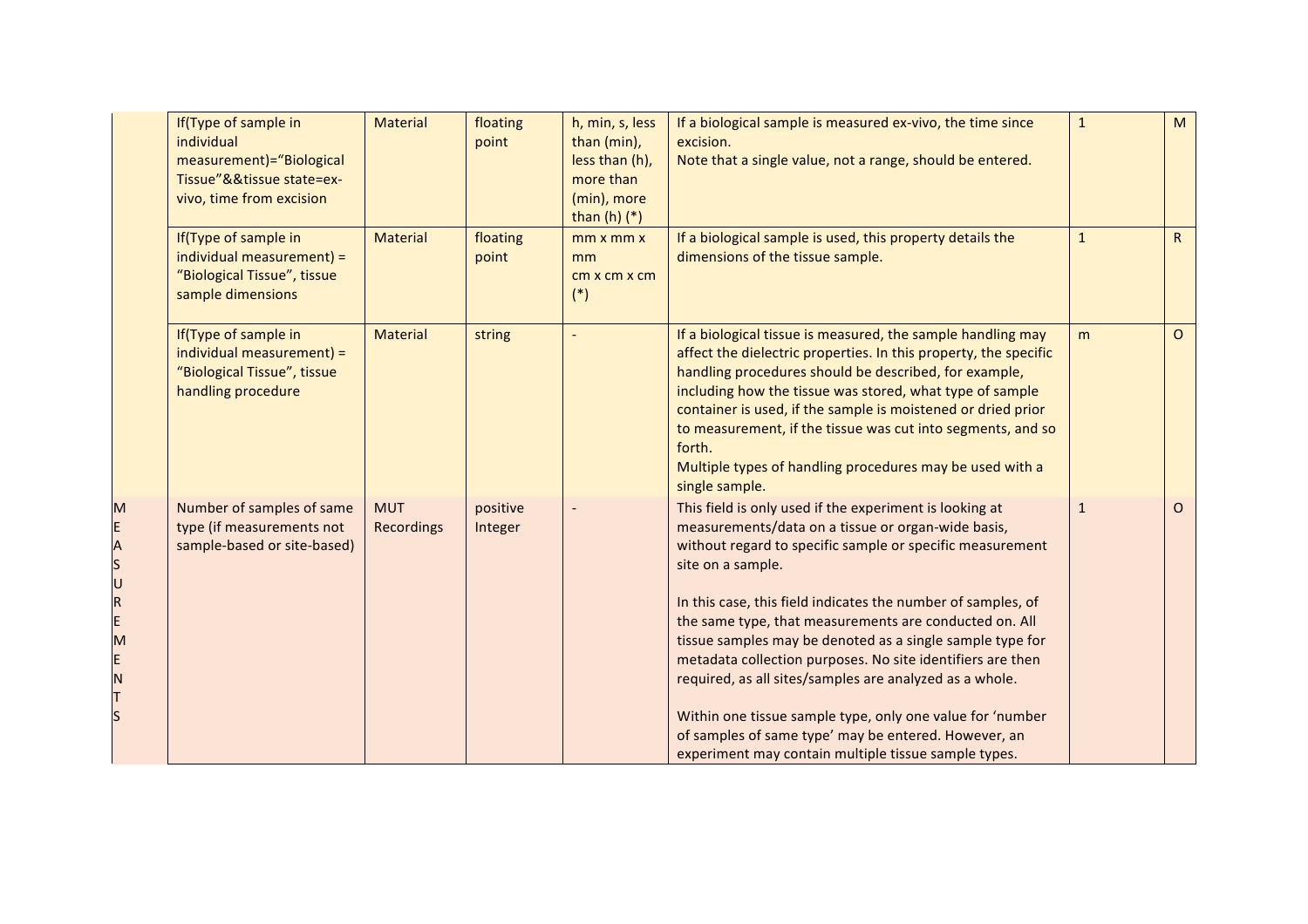| Number of measurement<br>averages taken over sample<br>(if measurements are<br>sample-based but not site-<br>based) | <b>MUT</b><br>Recordings        | positive<br>integer | Multiple measurements may be taken from a sample and<br>then averaged, resulting in a single data file. This may be<br>done with hardware-based averaging or manually, with<br>measurements occurring at one site or multiple sites. This<br>field applies when site-specific information is not available<br>or not of interest, and therefore the samples are being<br>studied as a whole.<br>Each sample has a fixed number of measurement averages.<br>However, an experiment may contain multiple samples, and<br>each may have a different number of measurement<br>averages. | $\mathbf{1}$ | R |
|---------------------------------------------------------------------------------------------------------------------|---------------------------------|---------------------|-------------------------------------------------------------------------------------------------------------------------------------------------------------------------------------------------------------------------------------------------------------------------------------------------------------------------------------------------------------------------------------------------------------------------------------------------------------------------------------------------------------------------------------------------------------------------------------|--------------|---|
| Site identifier (if<br>measurements site-based)                                                                     | <b>MUT</b><br><b>Recordings</b> | string              | Unique identifier for each measurement site on a sample.<br>An experiment may contain multiple samples, each of which<br>may contain multiple sites.                                                                                                                                                                                                                                                                                                                                                                                                                                | m            | M |
| Measurement identifier                                                                                              | <b>MUT</b><br><b>Recordings</b> | string              | Unique identifier for each measurement.<br>Each measurement corresponds to a single dielectric<br>property measurement.<br>If site-based measurements, each site may have multiple<br>measurements conducted on it.<br>If sample-based measurements, each sample may have<br>multiple measurements conducted on it (that are not site-<br>specific).                                                                                                                                                                                                                                | m            | M |
| Number of measurement<br>averages taken at individual<br>site (if measurements site-<br>based)                      | <b>MUT</b><br>Recordings        | positive<br>integer | Hardware or manual averaging may be used to reduce<br>measurement noise. This property indicates the number of<br>averages taken to make up one single recorded data<br>measurement at a given measurement site.                                                                                                                                                                                                                                                                                                                                                                    | $\mathbf{1}$ | M |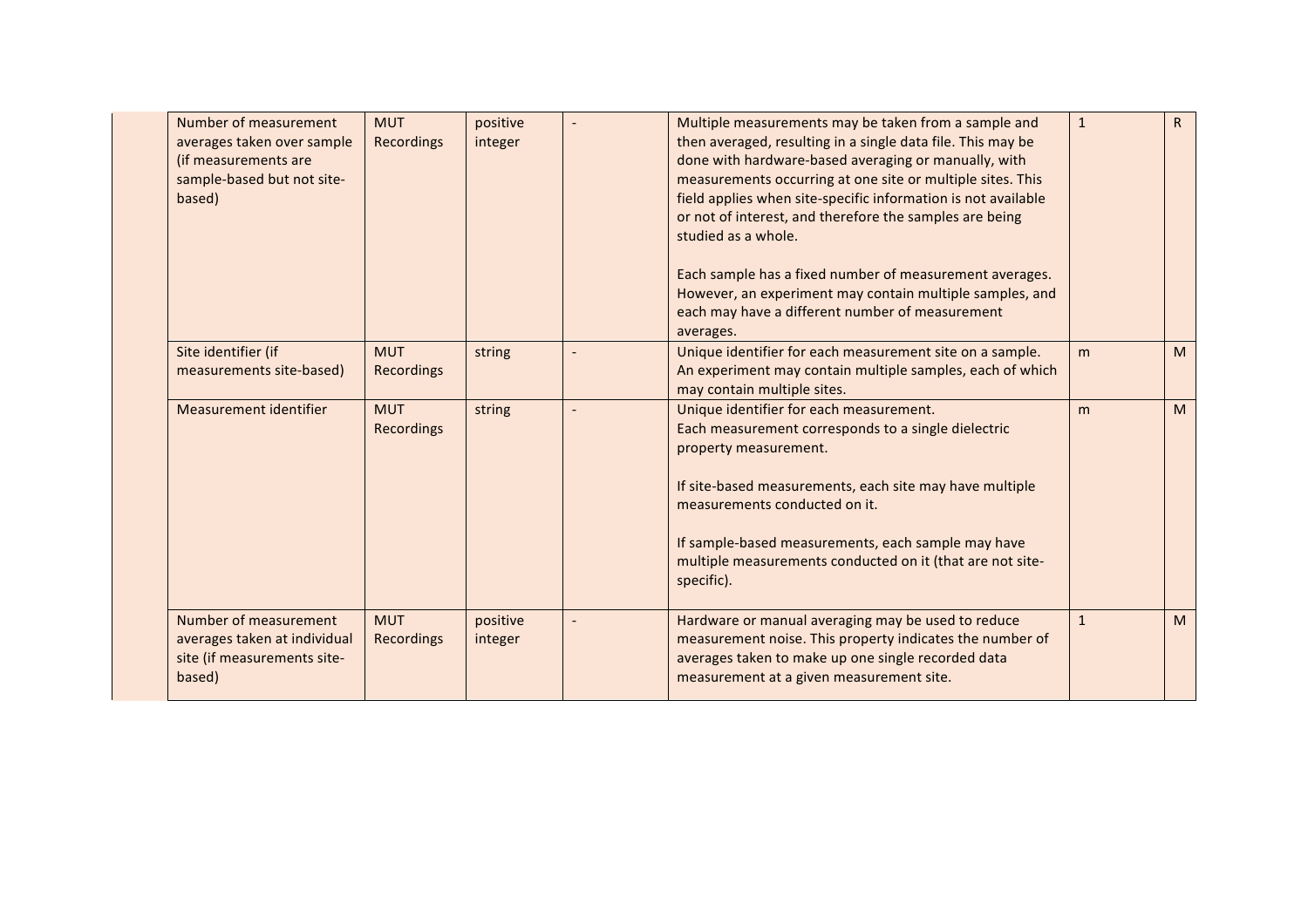|                  | <b>Measurement Timing</b>                                                                                                | <b>MUT</b><br>Recordings | floating<br>point     | h, min, s, less<br>than (min),<br>less than (h),<br>more than<br>(min), more<br>than $(h)$ $(*)$ | The time of the measurement.<br>Each measurement occurs at a single, fixed time. However,<br>multiple measurements may occur, each with a different<br>time point.<br>Note that a single time point, not a range, should be<br>entered.                                                                                                                                                                                                                                                                                                                                                       | $\mathbf{1}$ | $\mathsf{R}$ |
|------------------|--------------------------------------------------------------------------------------------------------------------------|--------------------------|-----------------------|--------------------------------------------------------------------------------------------------|-----------------------------------------------------------------------------------------------------------------------------------------------------------------------------------------------------------------------------------------------------------------------------------------------------------------------------------------------------------------------------------------------------------------------------------------------------------------------------------------------------------------------------------------------------------------------------------------------|--------------|--------------|
|                  | Location of measurement<br>sites on sample [reference<br>to image file]                                                  | <b>MUT</b><br>Recordings | string/<br>image      |                                                                                                  | This property describes the location of the sites on a given<br>sample. The sites may be described in text or through<br>photographic images.<br>Multiple descriptions are possible if there are multiple sites.                                                                                                                                                                                                                                                                                                                                                                              | m            | $\circ$      |
|                  | Reference to measured data<br>[location of data file] or the<br>data itself                                              | <b>MUT</b><br>Recordings | string or<br>array    | unitless, S/m,<br>other<br>(if other,<br>enter the<br>unit)                                      | For each measurement instance (i.e., each individual<br>measurement), this is the corresponding measured data. It<br>should be uploaded/stored in array format.                                                                                                                                                                                                                                                                                                                                                                                                                               | $\mathbf{1}$ | R            |
| S<br>М<br>Ν<br>A | If(Type of sample in<br>individual measurement) =<br>"Biological Tissue",<br>biological tissue processing<br>information | Sample<br>Analysis       | string                |                                                                                                  | If a biological tissue sample has been measured, the sample<br>may be subject to sample analysis after the measurement is<br>conducted. This property describes any sample analysis that<br>is conducted post-measurement. For example, this may<br>include marking of the measurement location, tissue<br>preservation, embedding in wax, slicing (slice thickness),<br>staining (stain type), histology (method used), imaging, etc.<br>The parameters and details of each type of sample analysis<br>should be provided. A given sample may be subject to<br>multiple types of processing. | m            | $\circ$      |
|                  | If(Type of sample in<br>individual measurement) =<br>"Biological Tissue", sample<br>histology                            | Sample<br>Analysis       | string/<br>image file |                                                                                                  | The results of the histological analysis should be uploaded /<br>described here. Multiple types of histological analyses and<br>histological images are possible.                                                                                                                                                                                                                                                                                                                                                                                                                             | m            | $\circ$      |
|                  | If(Type of sample in<br>individual measurement) =<br>"Biological Tissue", sample<br>histology interpretation             | Sample<br>Analysis       | string                |                                                                                                  | The histological interpretation of the site/sample, e.g., "80%<br>healthy gland tissue, 20% malignant", or "normal tissue",<br>etc.                                                                                                                                                                                                                                                                                                                                                                                                                                                           | m            | $\circ$      |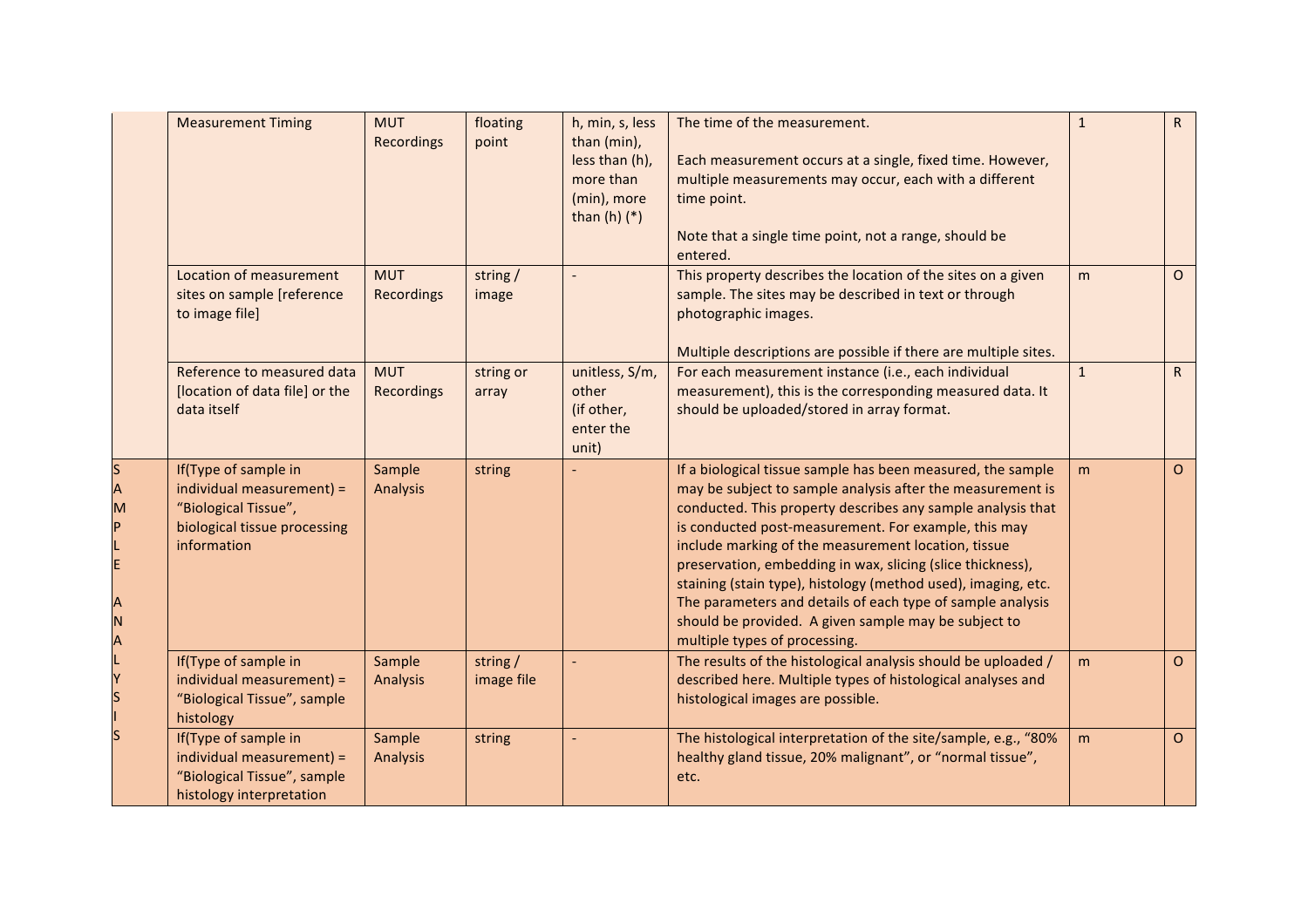|                                       |                                                                                   |                                              |                                                                                       |                                                     | Multiple types of interpretations are possible for a given<br>sample.                                                                                                                                                                                                                                                                                                                                                                             |              |              |
|---------------------------------------|-----------------------------------------------------------------------------------|----------------------------------------------|---------------------------------------------------------------------------------------|-----------------------------------------------------|---------------------------------------------------------------------------------------------------------------------------------------------------------------------------------------------------------------------------------------------------------------------------------------------------------------------------------------------------------------------------------------------------------------------------------------------------|--------------|--------------|
| D<br>$\mathsf{C}$<br>D<br>Α<br>N<br>A | <b>Exclusion criteria for</b><br>measurement data                                 | <b>Dielectric</b><br>Data<br>Analysis        | string                                                                                |                                                     | In some cases, exclusion criteria to remove data (likely poor<br>data attributed to errors during measurement, but also due<br>to errors in tissue processing post-measurement that affect<br>interpretation of the data) may be applied. The standard<br>exclusion criteria are based on the Kramers-Kronig relation.<br>The exclusion criteria used to remove recordings should be<br>described here. Multiple exclusion criteria are possible. | m            | $\Omega$     |
|                                       | Dielectric model type                                                             | <b>Dielectric</b><br><b>Data</b><br>Analysis | string (*)                                                                            |                                                     | The type of dielectric model used to model the raw data in<br>closed form. Standardly used models are the Cole-Cole and<br>Debye.<br>For each data measurement, multiple models may be<br>applied.                                                                                                                                                                                                                                                | m            | $\mathsf{R}$ |
|                                       | if(Dielectric model<br>type=other), other model<br>type                           | <b>Dielectric</b><br>Data<br>Analysis        | string                                                                                |                                                     | The dielectric model type, if not one of listed options.                                                                                                                                                                                                                                                                                                                                                                                          | m            | $\mathsf{R}$ |
|                                       | Number of poles                                                                   | <b>Dielectric</b><br>Data<br>Analysis        | positive<br>integer                                                                   |                                                     | The number of poles used in the dielectric model.<br>Each dielectric model has a fixed number of poles.<br>However, multiple models may be defined each of which<br>has a different number of poles.                                                                                                                                                                                                                                              | $\mathbf{1}$ | $\mathsf{R}$ |
|                                       | if(Dielectric model of<br>individual<br>measurement=Debye),<br>parameter list     | <b>Dielectric</b><br>Data<br>Analysis        | array<br>in format<br>[pole]<br>number,<br>epsilon_inf<br>, epsilon_sta<br>tic, tau ] | [unitless,<br>unitless,<br>unitless, ps]            | The parameters used in the Debye model. The parameters<br>are defined as:<br>epsilon_inf = relative permittivity limit as frequency<br>increases<br>epsilon_static = relative permittivity limit as frequency<br>decreases<br>tau = relaxation time constant<br>Each model fit corresponds to a single parameter list.<br>However, multiple models with multiple parameter lists may<br>be defined.                                               | $\mathbf{1}$ | $\mathsf{R}$ |
|                                       | if(Dielectric model of<br>individual<br>measurement=Cole-Cole),<br>parameter list | <b>Dielectric</b><br><b>Data</b><br>Analysis | array<br>in format<br>[pole]                                                          | can input<br>multiple of:<br>[unitless,<br>unitless | The parameters used in the Cole-Cole model.<br>The parameters are defined as:<br>psilon_inf = relative permittivity limit as frequency increases                                                                                                                                                                                                                                                                                                  | $\mathbf{1}$ | R            |